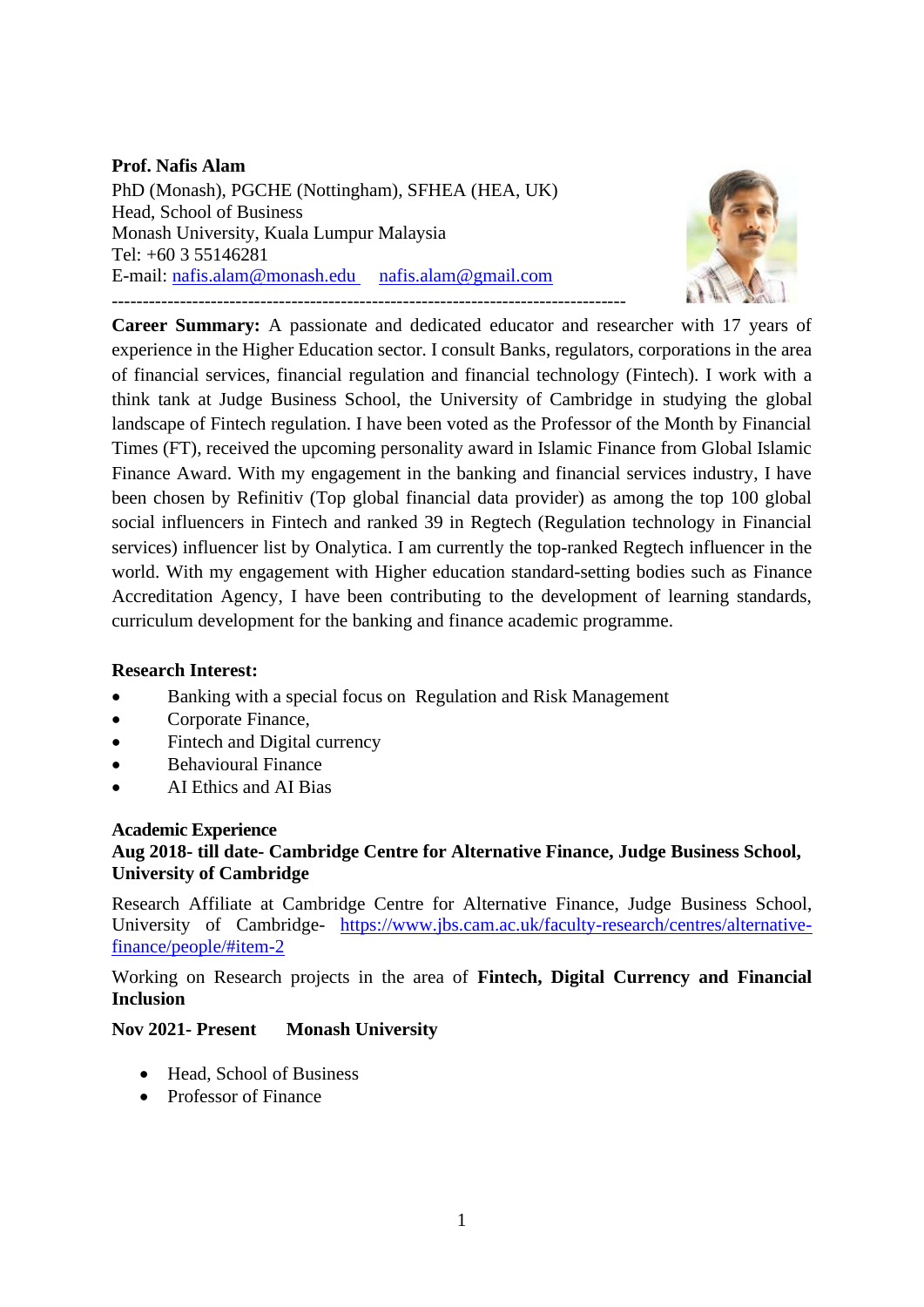# **Nov 2019- Oct 2021- Asia Pacific University of Technology and Innovation (APU)**

- Professor of Finance
- Head, School of Accounting and Finance
- Director, Programme Development
- Member of the University Academic Board/Senate.

### **Aug 2017 – Sept 2019. University of Reading Malaysia**

- Associate Professor of Finance at Henley Business School
- Director of Post Graduate Studies (University of Reading Malaysia)
- Member of the University Academic Board and University Research Committee
- Member of The University Research Ethics Committee
- Leading the Development of New MSc Programme in the area of Data Analytics and Fintech
- Papers taught: Corporate Finance, International Finance, Securities, Futures and Options, Islamic Finance (MSc. Programme), Islamic Banking and Finance, Financial Management, Risk Management, (UG Programme)
- Fintech Lead at the Centre of excellence, The Centre for Global Business Enterprise and Cloud Analytics at Henley Business School

# **May 2011- Dec 2016. The University of Nottingham Malaysia campus**

- Associate Professor at Nottingham University Business School (2014-2017).
- Assistant Professor at Nottingham University Business School (2011-2013).
- Founding Director of [Centre for Islamic Business and Finance Research.](http://www.nottingham.edu.my/Business/Research/Centres/CIBFR/index.aspx)
- Developed MSc and BSc Banking & Finance Programme
- Papers taught: Corporate Finance, International Finance, Computational Finance, Islamic Finance (MBA & M.Sc./MA Programme). Islamic Finance, Financial Management, Treasury Management, Money and Capital Market, Principles of Banking, International Finance (UG Programme)
- Department Research Director for Accounting, Finance and Law
- Recipient of Best Researcher for 2011-2013; 2014 and 2015 cycle for Business School
- Vice-Chancellor Medal 2016
- Knowledge Exchange and Impact Award 2016
- Selected for Nottingham Research Leadership programme 2016 ( a University of Nottingham Initiative under REF. Among top 18 researchers across three campuses of University of Nottingham)

# **October 2007- April 2011. Monash University**

- Lecturer under School of Business.
- Developed UG module in Banking & Finance
- Papers taught: Financial Management, Money and Capital Market, International Finance, Principles of Banking
- Recipient of VC Award for Excellence in Finance Teaching, 2009 and 2010.
- Recipient of VC Award for Excellence in Finance Research, 2008

### **Nov 2006- Sept 2007. Monash University Malaysia**

- Research Assistant with Banking and Finance Resource Centre.
- Published extensively in the area of banking and finance.

### **Nov 2004- June2006. Future University, Khartoum, Sudan.**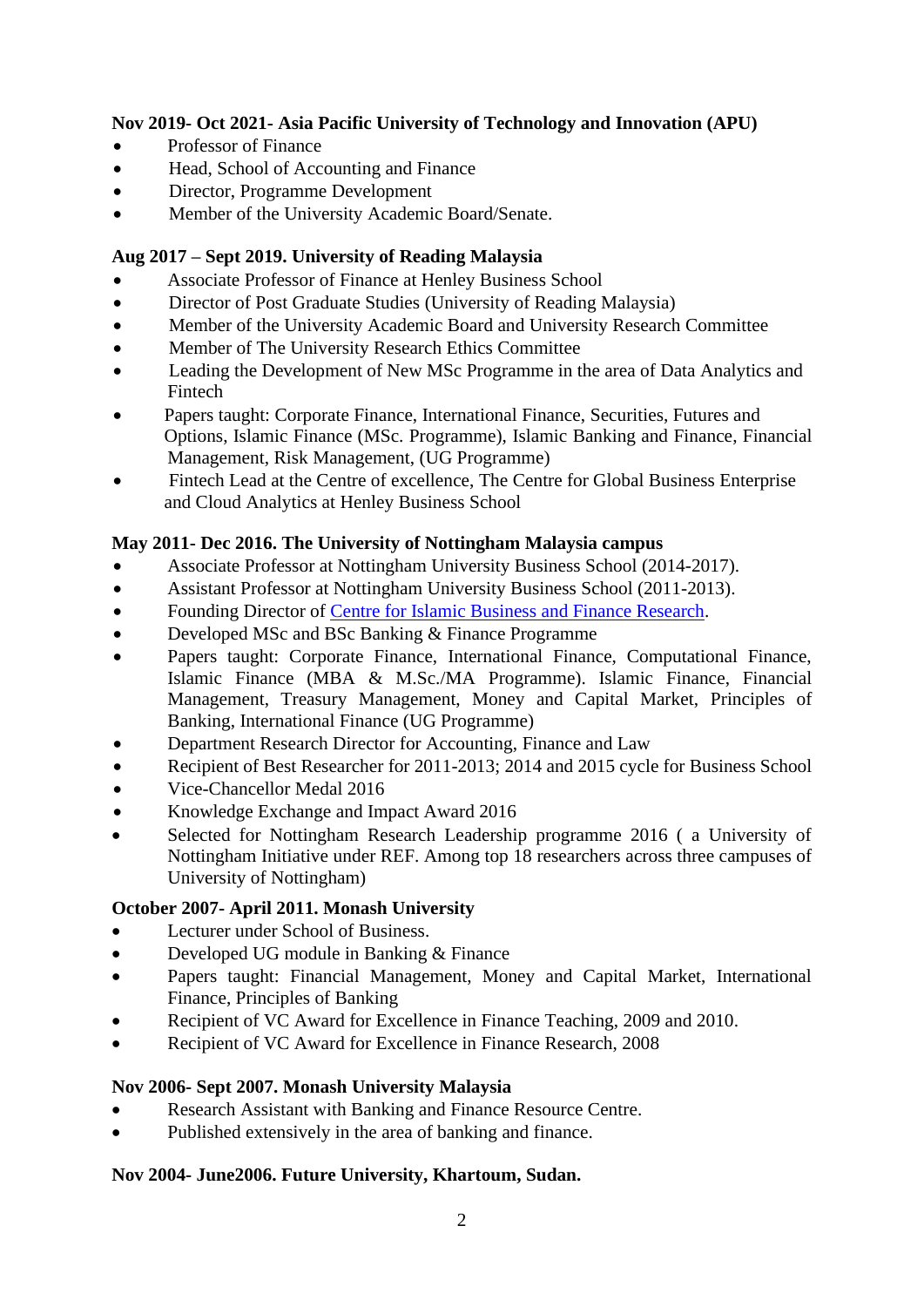- MBA Coordinator for International MBA Program of Multimedia University.
- Lecturing in Economics, Finance and Quantitative papers for UG and MBA Programme.

# **July 2003-Oct 2004.Multimedia University, Cyberjaya, Malaysia**

- Research Officer, IRPA Project: "A Study of the Impact of Regulatory Framework and Banks' Initiatives on the Adoption of Internet Banking in Malaysia, Singapore and Hong Kong." Funded by Ministry of Science, Technology Malaysia.
- Tutoring in Economics, Finance and Quantitative papers at UG programmes.
- Assistant for various Banking Projects at the Centre for Investment & Banking.

### **Other Academic Appointments**

- Summer 2016 Management School Sheffield University, Visiting Research Fellow of Finance
- Summer 2016 Durham University Summer School, Visiting Scholar of Finance
- Summer 2012 Durham University Summer School, Visiting Scholar of Finance

### **Affiliations**

- 2011 Research Affiliate, Centre for Risk, Banking and Financial Services (CRBFS)
- 2011 Research Affiliate, Nottingham Centre for Research on Globalisation and Economic Policy (GEP)
- 2014 Associate Member- South-western Finance Association- SWFA (USA)
- 2011- Associate Member- Malaysian Finance Association- MFA

### **Academic degrees**

# **Post Graduate Certificate in Higher Education (PGCHE) 2017. University of Nottingham**

# **Senior Fellow of Higher Education Academy, UK (SFHEA), 2019**

### **PhD 2007-2010. Monash University Australia**

- PhD in Finance (Banking and Finance)
- Recipient of Best Paper (Mid-late stages) Award at School Of Business Doctoral Colloquium,
- Higher Degree by Research Scholarship (Full Scholarship by Monash University)
- Founding President of Monash University Postgraduate Association (MUPA)

### **MPhil 2006-2007. Monash University Australia**

- MPhil in Finance (Banking and Finance stream)
- Higher Degree by Research Scholarship (Full Scholarship by Monash University)

### **MBA 2002 -2004. Multimedia University, Malaysia**

• MBA Finance (CGPA 3.98/4; Stood first in the 2002-2004 MBA Batch)

### **BA (Hons) 1998–2001 Patna University India**.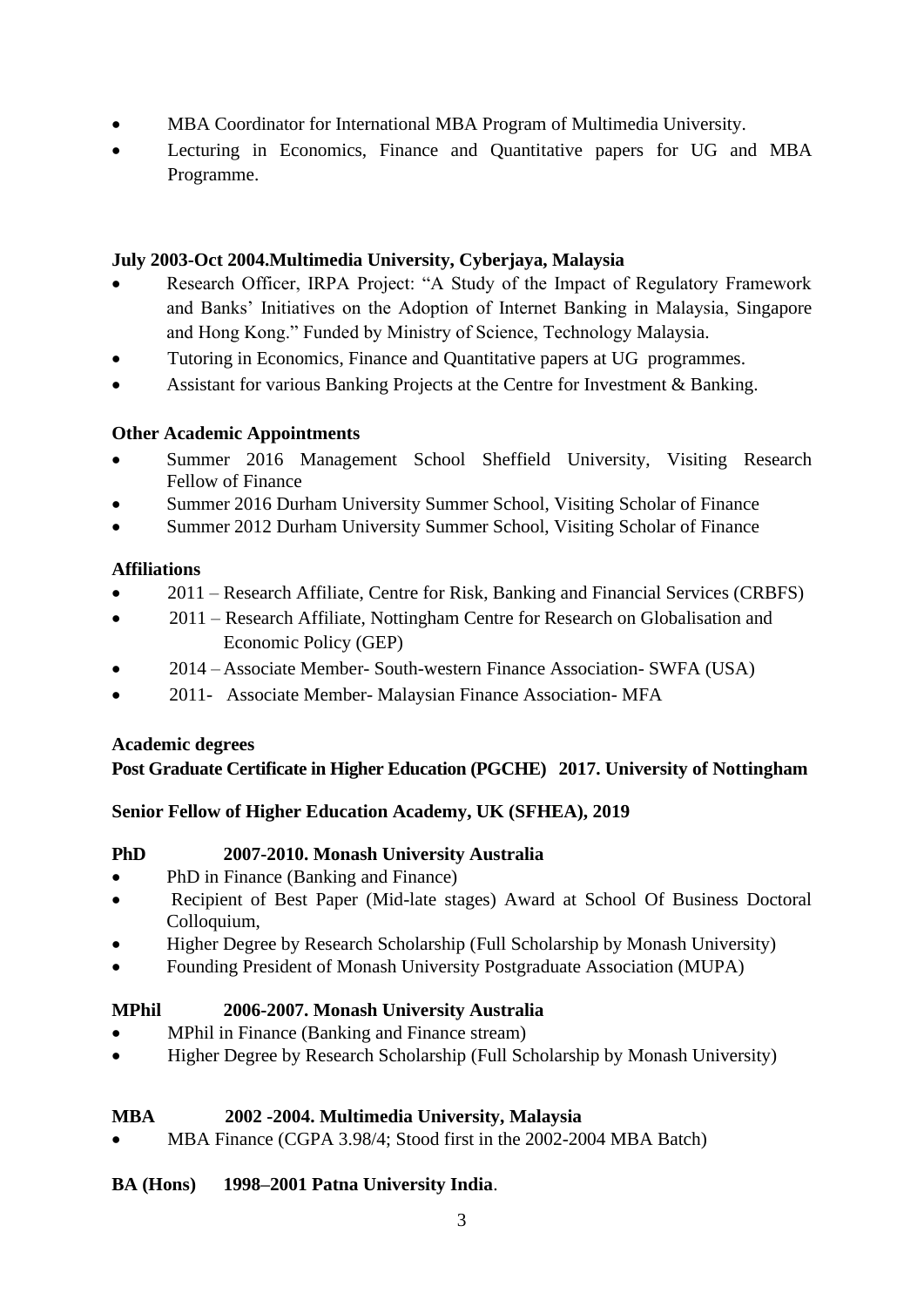• Bachelor in Arts (Economics Major with Statistics) -1<sup>st</sup> Class

#### **Teaching experience**

My main areas of teaching are corporate finance, Fintech and Cryptocurrencies, International Finance, Computational Finance, Islamic Banking (MBA & M.Sc./MA Programme). Advance Corporate Finance and Quantitative Technique for Finance (PhD Programme). Islamic Finance, Financial Management, Treasury Management, Money and Capital Market, Principles of Banking, Money and Capital Market, International Finance (UG Programme).

### **Refereed Research Publications**

- 1. **Alam, N**., Sivarajah, G. and Bhatti, I. (2021), " Are Deposit Insurance Systems Promoters of banking Stability? ", **International Journal of Financial Studies-Forthcoming** (**Q2, ABDC B, Scopus, ESCI**)
- 2. Ali, M., Khattak, M.A. and **Alam, N**. (2021), "Credit risk in dual banking systems: does competition matter? Empirical evidence", **International Journal of Emerging Markets,** Vol. ahead-of-print No. ahead-of-print. [https://doi.org/10.1108/IJOEM-01-](https://doi.org/10.1108/IJOEM-01-2020-0035) [2020-0035](https://doi.org/10.1108/IJOEM-01-2020-0035) (**Q2, ABDC B, ABS 2, Scopus, Cite Score 1.02**)
- 3. Ali, M, **Alam, N**. & Rizvi, S.A.R 2020. Coronavirus (COVID-19)- An Epidemic or Pandemic for Financial Markets. **Journal of Behavioral and Experimental Finance**. (Forthcoming). [doi.org/10.1016/j.jbef.2020.100341\(](https://doi.org/10.1016/j.jbef.2020.100341)**Q2, ABDC A, ABS 2, Scopus, Cite Score 1.49)**
- 4. **Alam, N.** Ramachandran, J. & Nahomy, A.H. 2020. The Impact of Corporate Governance and Agency Effect on Earnings Management – A Test of the Dual Banking System. **Research in International Business and Finance**. (Forthcoming). [doi.org/10.1016/j.ribaf.2020.101242.](https://doi.org/10.1016/j.ribaf.2020.101242) (**Q1, ABDC B, ABS 2, SSCI, IF 1.46)**
- 5. **Alam, N**. 2020. [Review of the book Beyond Debt: Islamic Experiments in Global Finance, by Daromir Rudnyckyj]. **Journal of Southeast Asian Economies (JSEAE)** 37(1), 97-98. [https://www.muse.jhu.edu/article/754318.](https://muse.jhu.edu/article/754318) ((**ABDC C, Scopus)**
- 6. Ramachandran, J., **Alam, N**. and Goh, C.E. 2020. "A win-win situation for both managers and shareholders: A study of ASEAN corporate governance", **Managerial Finance**, <https://doi.org/10.1108/MF-07-2018-0308> ((**ABDC B, Scopus)**
- 7. Amri, M., Zainuddin, Y., **Alam, N.** &. Li, P. 2020. Portfolio of IT Investment and Organisational Performance. Moderating role of Decentralised Decision Making. **International Journal of Business Information Systems.** Vol.33(1), pp.48 – 79. (**Q2, ABDC C, Scopus)**
- 8. **Alam, N.** Zainuddin, S.S. & Rizvi, S.A.R. 2019. Ramifications of Varying Banking Regulations on Performance of Islamic Banks, **Borsa Istanbul Review,** 19(1) (**Q2, Elsevier, Scopus, Cite Score 1.63)**
- 9. **Alam, N.** Hamid, B.A. & Tan, D.T. 2018. Does Competition Make Banks Riskier in Dual Banking System? **Borsa Istanbul Review,** (**Q2, Elsevier, Scopus, Cite Score 1.63)**
- 10. Ibrahim, M. & **Alam, N**. 2018. Islamic Economics and Islamic Finance in the World Economy, **The World Economy,** 41:3, 668-673 (**Q1, ABDC A, ABS 3, SSCI, IF 1.23)**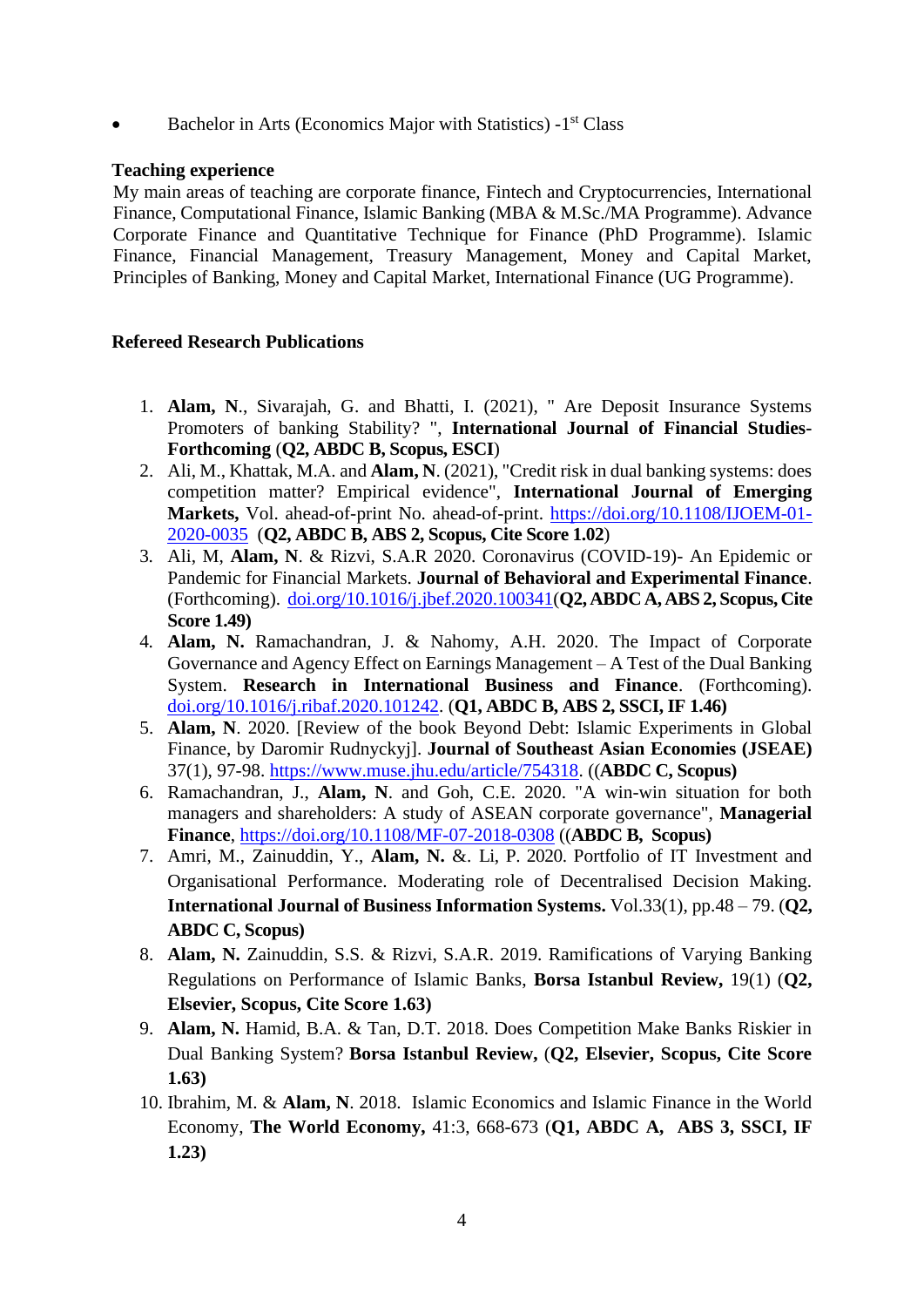- 11. Rizvi, S.A.R., Arshad, S. & **Alam, N.** 2018. A Tripartite Inquiry into Volatility Efficiency Integration Nexus- Case of Emerging Markets, **Emerging Markets Review,**  34, 143-161. (**ABDC A, ABS 2, SSCI, IF 1.87)**
- 12. **Alam, N.** & Gupta, A. 2018. Does hedging Enhance Firm value in Good and Bad times, **International Journal of Accounting and Information Management,** 26:1, 131-152. (**ABDC B, ABS 2, Scopus, Cite Score 1.09)**
- 13. **Alam, N**. Bhatti, M.I. & Wong, J.T.F. 2018. Assessing Sukuk Defaults using Value at Risk Techniques, **Managerial Finance,** 44:6, 665-687. (**ABDC B, ABS 2, Scopus, Cite Score 0.48)**
- 14. Amri, M., **Alam, N**. &. Kendall, G. 2017. Does Decentralized Decision Making Add Value to Infrastructure Information Technology Investment And Performance Nexus? **International Journal of Accounting Information Systems,** 27, 1-15 (**Q1, ABDC A, ABS 2, Scopus, SSCI, IF 0.97)**
- 15. Parinduri, R. & **Alam, N**. 2017. Do Islamic banks shift from mark-up to equity financing when their contracting environments are improved, **Applied Economics Letters**, 24:8, 545- 548 (**ABS 1, ABDC B, Scopus, SSCI, IF 0.50**)
- 16. **Alam, N**., Arshad, S. & Rizvi, S.A.R. 2016. Do Islamic Stock Indices Perform better than Conventional Counterparts? An Empirical Investigation of Sectoral Efficiency, **Review of Financial Economics**, 31, 108-114 (**ABS 1, ABDC B, Q2, Scopus, Cite Score 0.9**)
- 17. Rizvi, S.A.R., Arshad, S. & **Alam, N**., 2015. Crises and contagion in the Asia Pacific Islamic v/s conventional markets, **Pacific-Basin Finance Journal**, 34, 315-326 (**Q1, ABDC A, ABS 2, Scopus, SSCI, IF 1.6**).
- 18. Ngene, G., Hassan, K. & **Alam, N**. 2014. Price discovery process in the Emerging sovereign CDS and equity markets, Eastern European Economics, **Emerging Markets Review**, 21,117–132. (**ABDC A, ABS 2, SSCI, IF 1.87**).
- 19. **Alam, N**., 2014. Regulations and Bank Risk taking in Dual Banking Countries, **Journal of Banking Regulation**: 15:2, 105-116 (**ABS 2, ABDC B, Scopus**).
- 20. **Alam, N.** & Ng, S.L., 2014. Banking Mergers An Application of Matching Strategy, **Review of Accounting and Finance**, 13(1), 2-23. (**ABS 2, ABDC B, Scopus**).
- 21. **Alam, N**. & Ngo, S. K., 2014. Regulatory Compliance and Cost of Banking Operation: A Survey of US Banking Sector, **Journal of International Banking Law and Regulation**, 29:11, 663-670. (**Monitored by Thomson Reuters, ABDC B,**)
- 22. **Alam, N**., & Hassan, K., 2013. Are Islamic bonds different from conventional bonds? International evidence from capital market tests, **Borsa Istanbul Review**, 13:3, 22-29. (**Q2, Elsevier, Scopus, Cite Score 1.63)**.
- 23. **Alam, N**., Tang, K.B., Rajjaque, M.S., 2013. A Comparative Performance of Conventional and Islamic Unit Trust: Market Timing and Persistence Evidence, **Journal of Financial Services Marketing**, 18:4, 316-326 (**ABS 2, ABDC B, Scopus**).
- 24. **Alam, N**., 2013. A Comparative Performance Analysis of Conventional and Islamic Exchange Traded Funds, **Journal of Asset Management**, 14:1, 27-36. (**ABS 2, ABDC B, Scopus**).
- 25. **Alam, N.** 2013. Impact of Banking Regulation on Risk and Efficiency in Islamic Banking, **Journal of Financial Reporting & Accounting**, 11(1), 29-50. (**ABDC B, Scopus, Cite Score 1.17)**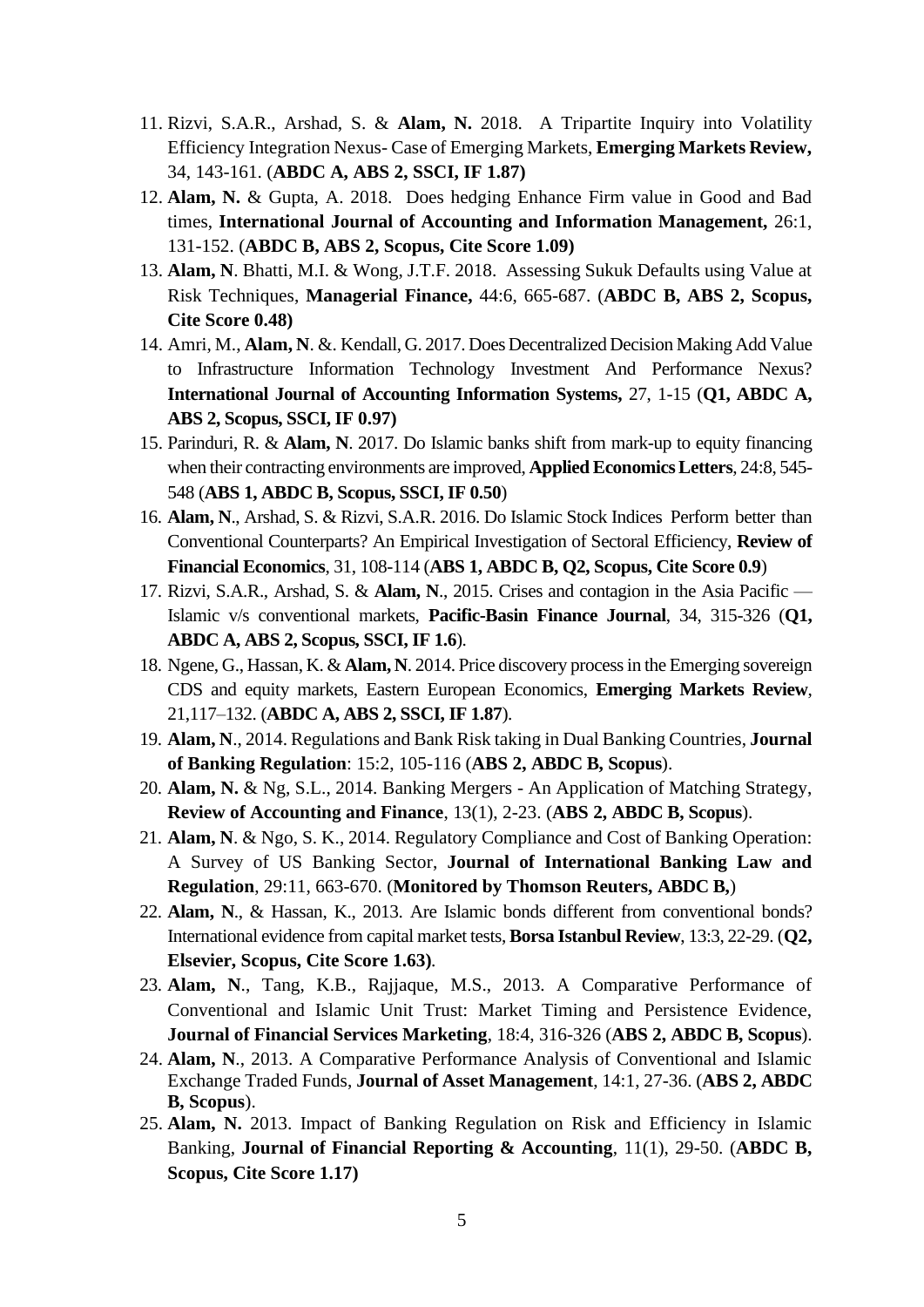- 26. **Alam, N**. and Tang, K.B., 2012. Risk-Taking Behaviour of Islamic Banks: Application of Prospect Theory, **Qualitative Research in Financial Markets,** 4(2), 156-164, (**ABS 1, ABDC B, Scopus, Cite Score 0.83**).
- 27. **Alam, N**. 2012. Risk-Efficiency Relationship in Islamic Banking: Global Evidence, **Journal of Islamic Economics, Banking and Finance**, 8:4, 49-66.
- 28. **Alam, N**., 2012. Does Banking Regulation Affect Banking Efficiency? A Survey of Dual Banking System, **Journal of International Banking Law and Regulation**, 27:6, 231-238. (**Monitored by Thomson Reuters, ABDC B,**).
- 29. **Alam, N**., 2012. Linkage between Stock Volatility and Corporate Bond Yield Spread in Singapore, **International Journal of Financial Management**. 2 (2), 1-10.
- 30. **Alam, N**. & Rajjaque, M.S. (2010) "Shariah-Compliant Equities-Empirical Evaluation of Performance in European Market During Credit Crunch", **Journal of Financial Services Marketing** 15:3, 228-240 (**ABS 2, ABDC B, Scopus**)
- 31. **Alam, N**., Ibrahim, M.M. & Raman, M. (2010) "Challenges Faced by Sudanese Banks in Implementing Online Banking: Bankers' Perception", **Journal of Internet Banking and Commerce** 15:.2 **(Scopus, ABI,)**
- 32. Alam, N. (2010) "Islamic Venture Philanthropy: A Tool for Sustainable Community Development". Development Economics E-Journal. 2:54 **(Econlit)**
- 33. Samudhram, A., **Alam, N**. & Shanmugam, B. (2010) "Halal Based Technologies and Islamic Finance" **Review of Islamic Economics** Vol. 14, No.1:191-205 **(ABDC B, Econlit)**
- 34. **Alam, N**. (2009) "Islamic Finance: An Opportunity During Subprime Crisis", Islamic Finance Today. pp: 11-15
- 35. Samudhram, A., **Alam, N.** & Shanmugam, B. (2008) "Promoting Halal Islamic Technologies through Islamic Finance", Islamic Finance Today Special Issue. pp: 27- 30
- 36. Stephanaus, R., Raman, M. and **Alam, N**. (2008) "Information Technology in Malaysia: E-Service Quality and Uptake of Internet Banking, **Journal of Internet Banking and Commerce** Vol. 13, No.2,( **(Scopus, ABI)**
- 37. Alam, N. & Shanmugam, B. (2008) "Financial Transparency of Selected Islamic Banks: Applying Bank Disclosure Index" **Review of Islamic Economics** Vol. 12, No.1:41-55 **(Econlit,)**
- 38. Alam, N. & Shanmugam, B. (2007) "Disclosure Level Amongst Selected Islamic Banks", **International Journal of Business Research** (IJBR) 7:41, 91-106
- 39. Alam, N. & Shanmugam, B. (2006) "Islamic Finance: A Foray into India" **INCEIF Bulletin** 1:6, 23-27 [www.inceif.org](http://www.inceif.org/)
- 40. Guru, B.K., Alam, N. & Shanmugam, B. (2003) "An Evaluation of Internet Banking Sites in Islamic Countries", **Journal of Internet Banking and Commerce** Vol. 8, No.2 **(Scopus, ABI)**

#### **Other publications**

- 1. The 2nd Global Alternative Finance Market Benchmarking Report (2021). Multiple authors. Cambridge Centre for Alternative Finance, Judge Business School. The University of Cambridge. [https://www.jbs.cam.ac.uk/wp-content/uploads/2021/06/ccaf-2021-06-report-2nd](https://www.jbs.cam.ac.uk/wp-content/uploads/2021/06/ccaf-2021-06-report-2nd-global-alternative-finance-benchmarking-study-report.pdf)[global-alternative-finance-benchmarking-study-report.pdf](https://www.jbs.cam.ac.uk/wp-content/uploads/2021/06/ccaf-2021-06-report-2nd-global-alternative-finance-benchmarking-study-report.pdf)
- 2. Global COVID-19 FinTech Market Rapid Assessment Study (2020). Multiple authors. Cambridge Centre for Alternative Finance, Judge Business School. The University of Cambridge.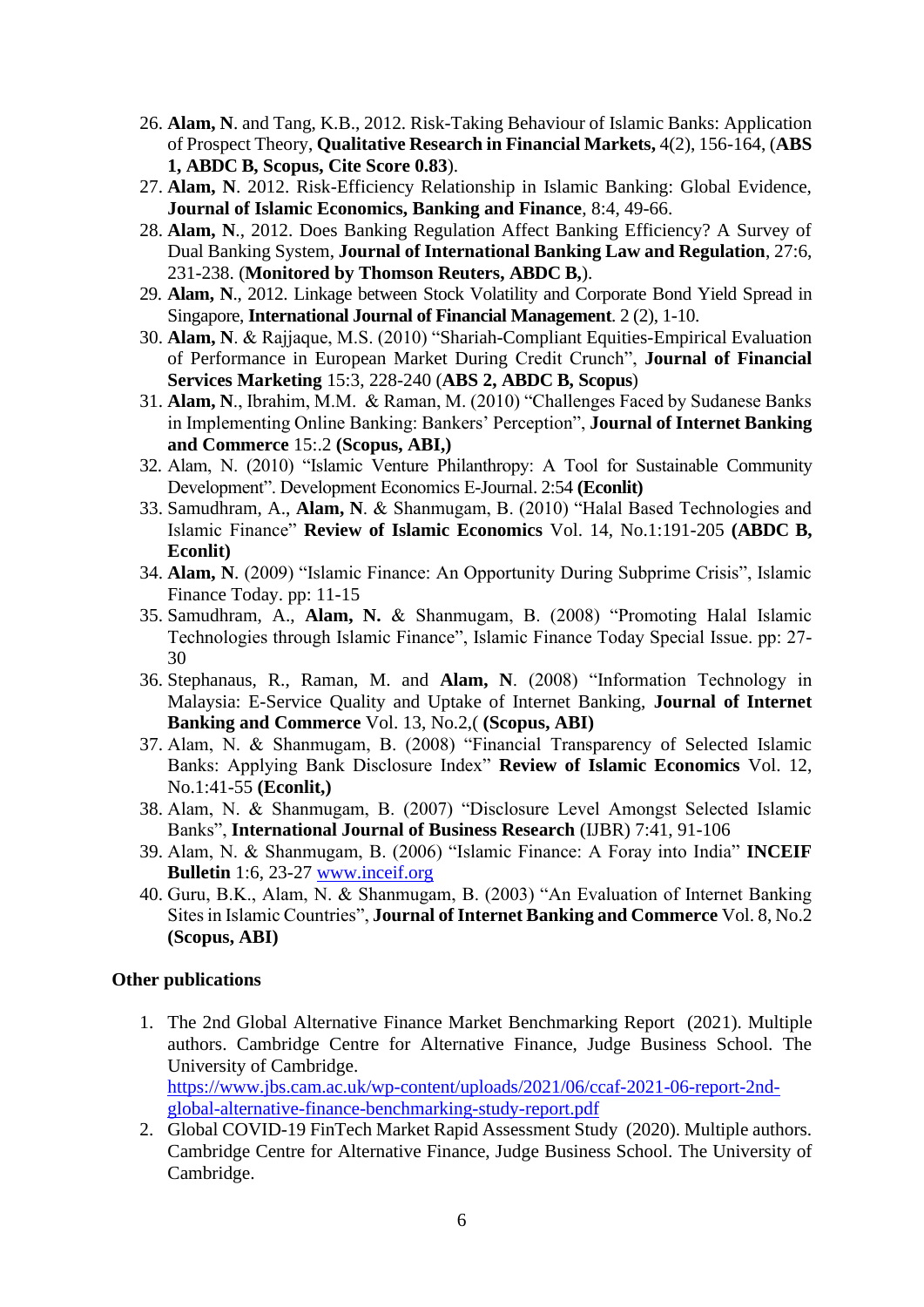[https://www.jbs.cam.ac.uk/wp-content/uploads/2020/12/2020-ccaf-global-covid](https://www.jbs.cam.ac.uk/wp-content/uploads/2020/12/2020-ccaf-global-covid-fintech-market-rapid-assessment-study.pdf)[fintech-market-rapid-assessment-study.pdf](https://www.jbs.cam.ac.uk/wp-content/uploads/2020/12/2020-ccaf-global-covid-fintech-market-rapid-assessment-study.pdf)

3. The ASEAN FinTech Ecosystem Benchmarking Study. (2019). Multiple authors. Cambridge Centre for Alternative Finance, Judge Business School. The University of Cambridge.

https://www.jbs.cam.ac.uk/fileadmin/user\_upload/research/centres/alternativefinance/downloads/2019-ccaf-asean-fintech-ecosystem-benchmarking-study.pdf

4. Early Lessons on Regulatory Innovation to Enable Inclusive FinTech. (2019). Multiple authors. Cambridge Centre for Alternative Finance, Judge Business School. The University of Cambridge. [https://www.jbs.cam.ac.uk/faculty-research/centres/alternative-](https://www.jbs.cam.ac.uk/faculty-research/centres/alternative-finance/publications/early-lessons-on-regulatory-innovation-to-enable-inclusive-fintech/#.XsOFScARU2w)

[finance/publications/early-lessons-on-regulatory-innovation-to-enable-inclusive](https://www.jbs.cam.ac.uk/faculty-research/centres/alternative-finance/publications/early-lessons-on-regulatory-innovation-to-enable-inclusive-fintech/#.XsOFScARU2w)[fintech/#.XsOFScARU2w](https://www.jbs.cam.ac.uk/faculty-research/centres/alternative-finance/publications/early-lessons-on-regulatory-innovation-to-enable-inclusive-fintech/#.XsOFScARU2w)

5. 3rd Asia Pacific Region Alternative Finance Industry Report (2018). Multiple authors. Cambridge Centre for Alternative Finance, Judge Business School. University of Cambridge[https://www.jbs.cam.ac.uk/fileadmin/user\\_upload/research/centres/alternative-](https://www.jbs.cam.ac.uk/fileadmin/user_upload/research/centres/alternative-finance/downloads/2018-3rd-asia-pacific-alternative-finance-industry-report.pdf)

[finance/downloads/2018-3rd-asia-pacific-alternative-finance-industry-report.pdf](https://www.jbs.cam.ac.uk/fileadmin/user_upload/research/centres/alternative-finance/downloads/2018-3rd-asia-pacific-alternative-finance-industry-report.pdf)

- 6. Alam, N. (2018) "AI in Financial Services- Digital Transformation or Disruption" New Straits Time. Available at: [https://www.nst.com.my/business/2018/07/393264/ai](https://www.nst.com.my/business/2018/07/393264/ai-financial-services-%E2%80%94-digital-transformation-or-disruption)[financial-services-%E2%80%94-digital-transformation-or-disruption.](https://www.nst.com.my/business/2018/07/393264/ai-financial-services-%E2%80%94-digital-transformation-or-disruption)
- 7. Alam, N. and Gupta, L.(2018) "State of the Global Halal Industry " Global Islamic Finance Report, 2018.
- 8. Alam, N. (2007) "Mauritius: A New Avenue for Islamic Banking and Finance" Islamic Business and Finance
- 9. Alam, N. & Shanmugam, B. (2007) "Twenty Five Years On: The Growth of Islamic Banking in Malaysia" Islamic Finance Today Special Issue. pp:16-20
- 10. Alam, N. & Shanmugam, B. (2007) "Promoting Transparency in Islamic Banks" Halal Journal Special Issue: 52-55
- 11. Alam, N. & Shanmugam, B. (2007) "Islamic Finance: A Contrarian View" Islamic Finance News Vol 4, Issue 6: 9-12
- 12. Alam, N. & Shanmugam, B. (2007) "Strong Regulatory Framework: A Vital Tool for Islamic Banking" Islamic Finance News Vol 4, Issue 5:7-10
- 13. Alam, N. & Shanmugam, B. (2007) "Surmounting Standardisation in Islamic Finance" Islamic Business and Finance Issue 15:23-26
- 14. Contributor for TheConversation. 17 Articles. Over 490,000 read. <https://theconversation.com/profiles/nafis-alam-108438/articles>
- 15. Contributor for World Economic Forum <https://www.weforum.org/agenda/2015/03/how-lee-kuan-yew-transformed-singapore/>
- 16. Contributor for International Federation of Accountants, [http://www.ifac.org/global-knowledge-gateway/islamic-finance/discussion/islamic](http://www.ifac.org/global-knowledge-gateway/islamic-finance/discussion/islamic-finance-opportunity-sme-financing)[finance-opportunity-sme-financing](http://www.ifac.org/global-knowledge-gateway/islamic-finance/discussion/islamic-finance-opportunity-sme-financing)
- 17. Contributor for Islamicbanker.com [https://www.islamicbanker.com/ib/dr-nafis](https://www.islamicbanker.com/ib/dr-nafis-alam/417)[alam/417](https://www.islamicbanker.com/ib/dr-nafis-alam/417)

### **Books:**

1. **Alam, N**., Gupta, L. and Zameni, A. 2021. The Cashless Ecosystem - The Transformation of the Payment Industry **(Forthcoming)**. Palgrave Macmillan UK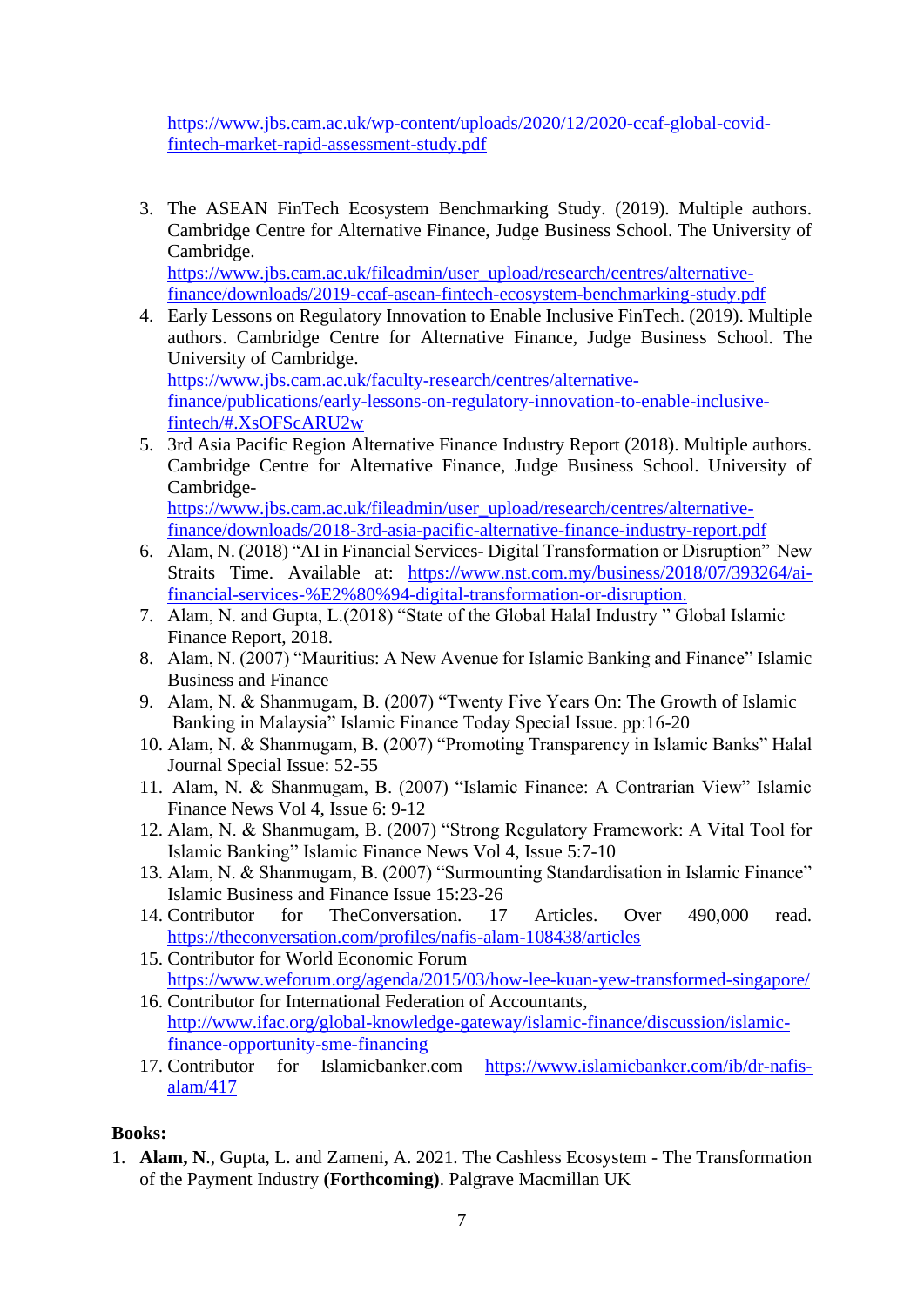- 2. Chen, H., Jenweeranon, P. and **Alam, N** (eds) 2021. Global Perspectives in FinTech: Law, Finance and Technology **(Forthcoming)** Palgrave Macmillan UK.
- 3. **Alam**, N. and Ali, S.N. (eds) 2020. Fintech, Digital Currency and the Future of Islamic Finance. Palgrave Macmillan UK.
- 4. **Alam, N**., Gupta, L. and Zameni, A. 2019. Fintech and Islamic Finance- Digitalization, Development and Disruption. Palgrave Macmillan UK
- 5. **Alam, N**., Gupta, L. and Shanmugam, B. 2018. Islamic Finance A Practical Perspective. Palgrave Macmillan UK.
- 6. **Alam, N**. and Rizvi, S.A.R (eds) 2017. Islamic Economies: Stability, Markets and Endowments. Palgrave Macmillan UK.
- 7. **Alam, N**. and Rizvi, S.A.R (eds) 2016. Islamic Capital Market- Volatility, Performance and Stability. Palgrave Macmillan UK.
- 8. **Alam, N**. and Rizvi, S.A.R (eds) 2016. Islamic Banking- Growth, Stability and Inclusion Palgrave Macmillan UK.
- 9. Shanmugam, B., **Alam, N.** and Zahari, Z.R. 2008. "Encyclopedia of Islamic Finance". Kuala Lumpur, Malaysia: Insight Network
- 10. Haron, S., **Alam, N**. and Shanmugam, B. 2007. "Islamic Financial System: A Complete Guide". Kuala Lumpur, Malaysia: Insight Network
- 11. **Alam, N**. and Shanmugam, B. (eds) 2007. "Islamic Banking: The Challenges Ahead". Kuala Lumpur, Malaysia: University Putra Malaysia Press.

#### **Book Chapters:**

- 1. **Alam, N.** and Ali, S.N. 2020. FinTech and Islamic Finance in the Gulf Cooperation Council. In Alam, N. & Ali, S.N. (eds) 2020. Fintech, Digital Currency and the Future of Islamic Finance. Palgrave Macmillan UK.
- 2. **Alam, N.** and Zameni, A. 2020. Regulatory Issues in Cryptocurrency Usage. In Alam, N. & Ali, S.N. (eds) 2020. Fintech, Digital Currency and the Future of Islamic Finance. Palgrave Macmillan UK.
- 3. **Alam, N**. and Zameni, A. 2019. Regulation of Fintech and Cryptocurrencies In: Ali, S.N. & Oseni, U. ed., Fintech in Islamic Finance: Theory and Practice: Routledge UK.
- 4. **Alam, N**. and Zameni, A. 2019. Existing Regulatory Frameworks of Cryptocurrency and the Shariah Alternative In Billah, M.M. ed., Halal Cryptocurrency Management: Palgrave Macmillan UK.
- 5. **Alam, N**. and Rizvi, S.A.R 2017. Islamic Economics' Contribution to Conventional Economics In Alam, N. & Rizvi, S.A.R ed., Islamic Economies: Stability, Markets and Endowments: Palgrave Macmillan UK. Pg 1-8.
- 6. Bekri, M., Hassan, M.K. and **Alam, N.** 2017. On The Dependency Structure of Islamic Asset In: Hassan, M.K., ed., Handbook of Empirical Research on Islamic and Economic Life: Edwar Elgar UK.pg 602-623.
- 7. Rizvi, S.A.R and **Alam, N**. 2016. Islamic Capital Market research: Past Trends and Future Considerations In Alam, N. & Rizvi, S.A.R ed., Islamic Capital Market- Volatility, Performance and Stability: Palgrave Macmillan UK.
- 8. **Alam, N.** and Rizvi, S.A.R. 2016. Empirical Research in Islamic Banking: Past, Present and Future In Alam, N. & Rizvi, S.A.R ed., Islamic Banking- Growth, Stability and Inclusion: Palgrave Macmillan UK.
- 9. **Alam, N.,** Duygun, M. And Turk Ariss, R., 2016. Green Sukuk: An Innovation in Islamic Capital Market. In: Dorsman et. al., ed., Energy, Sustainability and Finance: Springer, Heidelberg.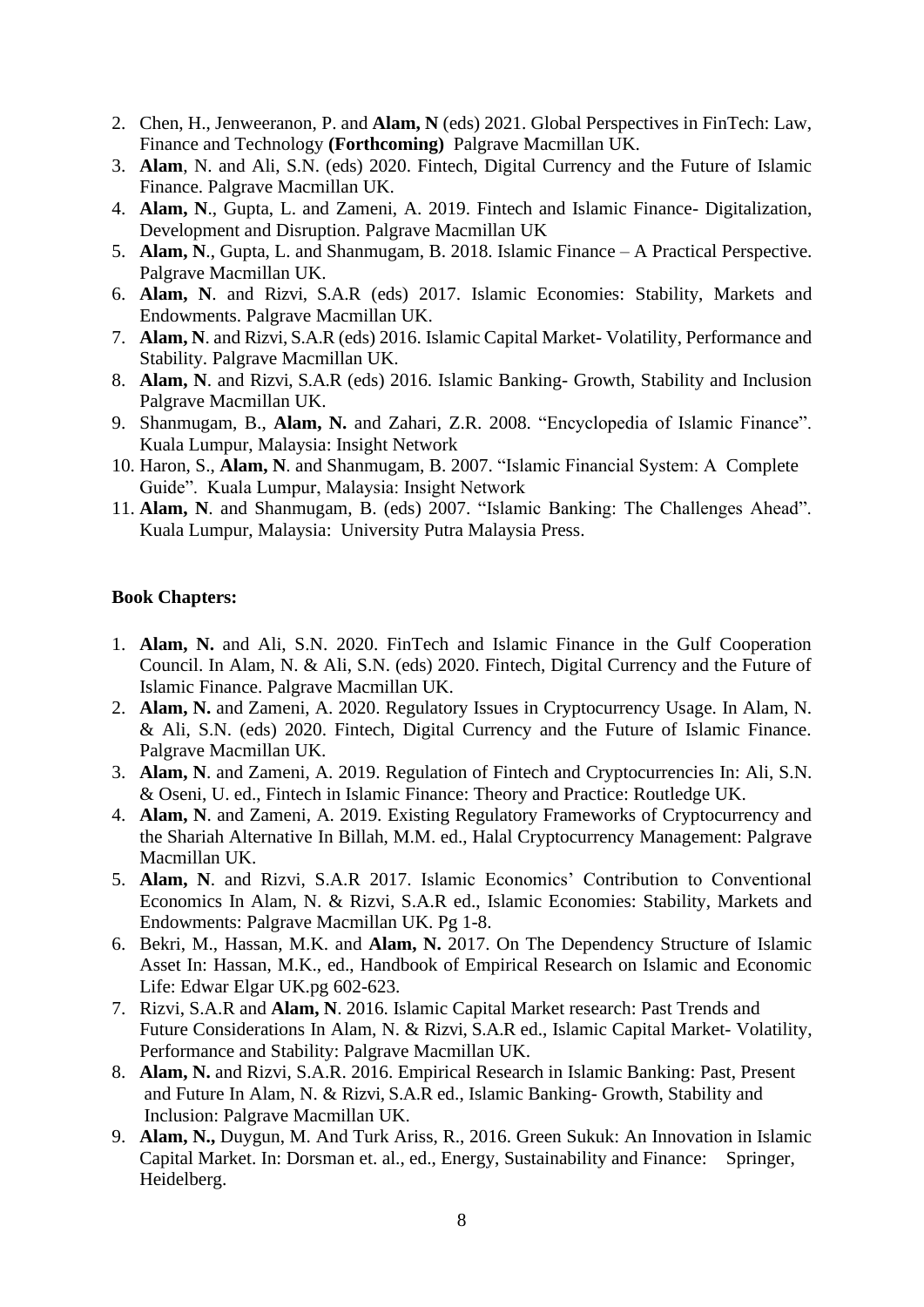- 10. **Alam, N.,** 2014. Islamic Banking & Finance: A Viable Alternative to a Flawed Global System. In: NAIR, M. & LEE, G.H.Y., ed., Islamic Business: Contemporary Issues and Economic Development, First edition. LexisNexis. 1-20
- 11. Sandhu, M.S., **Alam, N**. and Fahmi, S., 2014. Attracting FDI: Issues & Challenges for Islamic Banking. In: NAIR, M. & LEE, G.H.Y., ed., Islamic Business: Contemporary Issues and Economic Development, First edition. LexisNexis.
- 12. Shanmugam, B, **Alam, N,** 2007. "Evolution of Islamic Finance: Prospects and Problems" in "Islamic Banking: The Challenges Ahead", Alam, N. & Shanmugam, B. (eds) Kuala Lumpur, Malaysia: University Putra Malaysia Press: 1-20

### **Conference Presentations/ Invited Seminar Presentations**

- 1. 7th Gulf Research Meeting, University of Cambridge, Cambridge, UK. 16-19 Aug 2016.
- 2. 54th Southwestern Finance Annual Meeting, Houston, Texas 11-16 March 2015.
- 3. 9thInternational Conference on Islamic Economics and Finance jointly Organized by Islamic Development Bank, SESRIC and Qatar Foundation, Istanbul, Turkey,9-10 Sept 2013. (*Accepted out of 1600 abstract, Travel Research Grant from IDB/Qatar Foundation* )
- 4. ICCSR Malaysia Conference jointly Organized by International Centre for Corporate Social Responsibility and Nottingham University Business School, Kuala Lumpur, Malaysia, 19-20 August 2013.
- 5. 3rd Gulf Research Meeting, University of Cambridge, Cambridge, UK. 11-14 July 2012.
- 6. 8th International Conference on Islamic Economics and Finance jointly Organized by Islamic Development Bank and Qatar Foundation, Doha, Qatar,19-21 Dec 2011.
- 7. International Conference on Moral Values and Financial Markets: Islamic Finance against the Financial Crisis, FEEM, Milan, Italy, 18-19 Nov 2009.
- 8. International Conference on Islamic Perspectives on Management and Finance, University of Leicester, Leicester, UK, 2-3 July 2009.
- 9. 6th International Islamic Banking Conference, Kuala Lumpur 13-14 October 2008.
- 10. SME–Entrepreneurship Global Conference 2008 3rd 4th July 2008, Melbourne. Australia.
- 11. International Conference on Information Resource Management (Conf IRM) 18th 20th May 2008, Niagara Falls, Ontario, Canada.
- 12. Eighth Harvard University Forum on Finance, 2008 Annual Conference, Harvard Law School Cambridge, MA, USA,17-21 April 2008.
- 13. International Conference on "Business, Environment, International Competitiveness and Sustainable Development of the Asia Pacific Economies" Conference, Kuala Lumpur 3-4 December 2007.
- 14. International Academy of Business and Economics (IABE) Annual Conference, Las Vegas, Nevada, USA 14-17 October 2007.
- 15. 5th International Islamic Banking Conference, Kuala Lumpur 3-4 September 2007.
- 16. 4th International Islamic Banking Conference, Kuala Lumpur 13-14 November 2006
- 17. International Islamic Banking Conference, Italy, 9-10 September 2003

#### **Research Grants**

1. Using Big Data Analytics in the Finance Industry (2018). Grant Value RM 40,000 (GBP 7500) funded by the Asian Institute of Finance, Malaysia (Co-PI).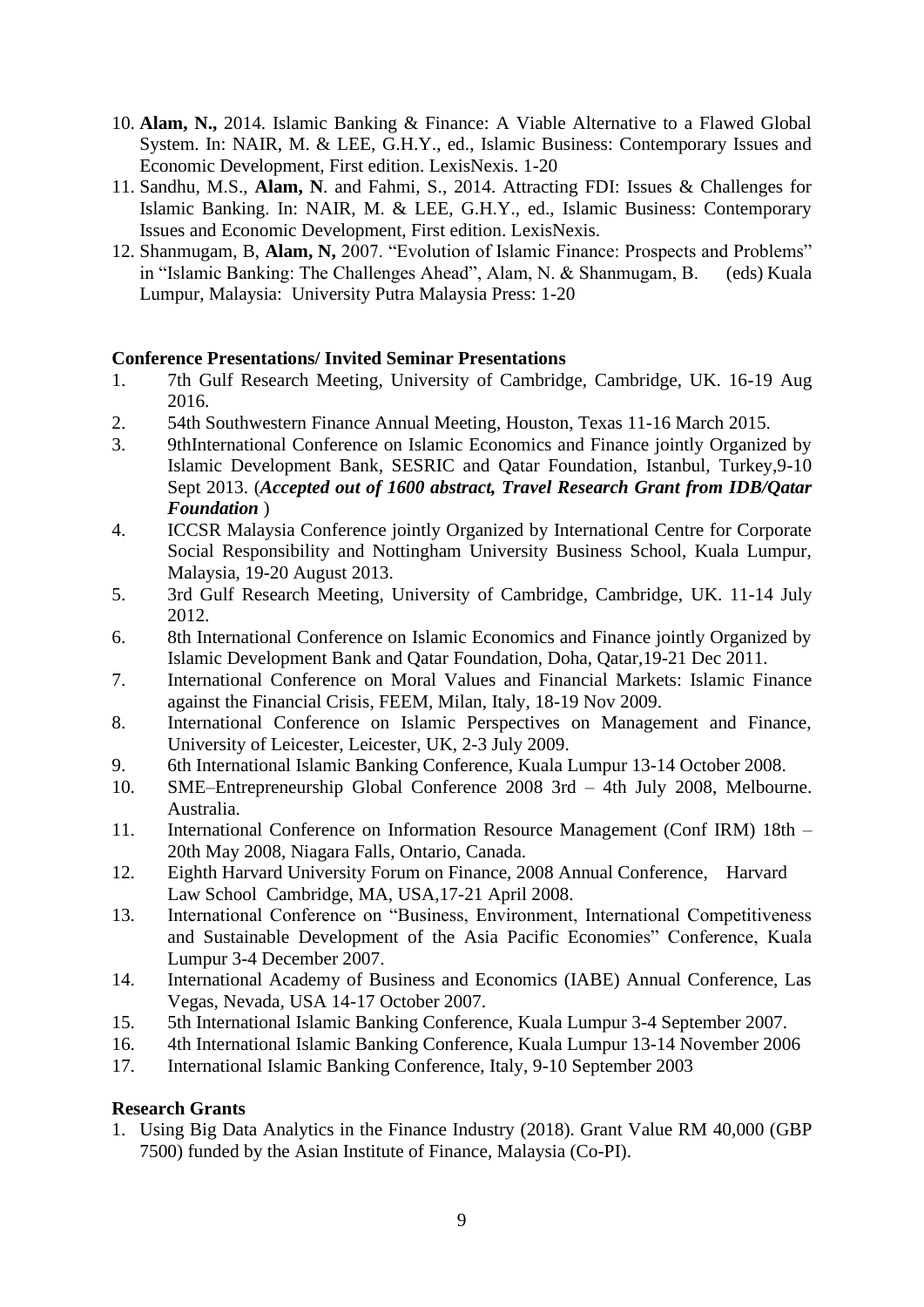- 2. A Conceptual Framework to Assess and Evaluate Income Purification Standards of Non-Shariah Compliant Income (2017). Grant Value RM 70,000 (GBP 13000) funded by Khazanah Nasional, Malaysia (Co-PI).
- 3. Reframing Retirement Planning: A Holistic Approach to Understanding Consumer Financial Planning, Attitudes and Behavior Surrounding the Silver Industry (2015). Grant Value RM 150,000 (GBP 25000) funded by MOSTI, Malaysia (Team Member)
- 4. Zakat and Waqf: the foundation of a philanthropic community (2013). Grant Value RM 100,000 (GBP 17,000) funded by Accounting Research Institute (ARI) of UiTM, Centre of Excellence under MOHE, Malaysia. (Team Member)
- 5. Evaluating the causal effect of Zakat on Educational outcomes (2013). Grant Value RM 25,000 (GBP 5000) funded by Integrating Global Society, University of Nottingham, UK. (Project Leader).
- 6. An Exploratory Study of Challenges Faced by Auditors in auditing Shariah Compliant Companies in Malaysia (2010). Grant Value RM 50,000 (GBP 10000) funded by School of Business, Monash University.
- 7. An Exploratory Study of Human Capital Needs of Islamic Finance Industry (2011). Grant Value RM 100,000 (GBP 20,000) funded by the Association for Islamic Finance Advancement and International Islamic University Malaysia (IIUM).

### **Doctoral Students**

- 1. Vu Thi Hong Nhung. An Analysis Of The Excess Volatility and the Role of Investor Behavior: Evidence From Islamic Markets (Completed, 2019). UNMC.
- 2. Fadila Binti Puteh. Continued Professional Development (CPD), Employee Competency and Financial Advantage: A Proposed Strategic HRD Model (Completed, 2016).UNMC
- 3. Dooneshsingh Audit. Modelling an early warning system for systemic banking Crises (In Progress). APU

### **Honours and Awards**

- Upcoming personality in Islamic Finance 2016- Global Islamic Finance Award
- Vice-Chancellor Medal 2016 University of Nottingham
- Knowledge Exchange and Impact Award 2016 University of Nottingham
- Selected for Nottingham Research Leadership programme 2016 ( a University of Nottingham Initiative under REF. Among top 18 researchers across three campuses of University of Nottingham)
- Invited by Mayor of Seoul to deliver Keynote speech at Seoul International Finance Conference 2015: Trends in Business Environment Changes of Major Financial Centres and implications, Seoul, Korea, November 2015
- Recipient of Best Researcher for 2011-2013 and 2014 cycle at Nottingham University Business School
- Received "Award for Outstanding Contribution to Education" from The World Education Congress (WEC), 2014. This award was presented for the exemplary role in Leadership, Innovation, Academic and Industry Interface and contribution in the finance and banking field.
- Recognized as [Professor of the Month](http://www.ft.com/intl/cms/s/2/6099a4fc-d513-11e3-adec-00144feabdc0.html#axzz3GDmjDjLb) by Financial Times, 2014
- Honorary Research Associate for Bahrain Institute of Banking & Finance, Bahrain. A Central Bank of Bahrain Research Wing
- Outstanding Reviewer Award for 2012 by Emerald Publishing, UK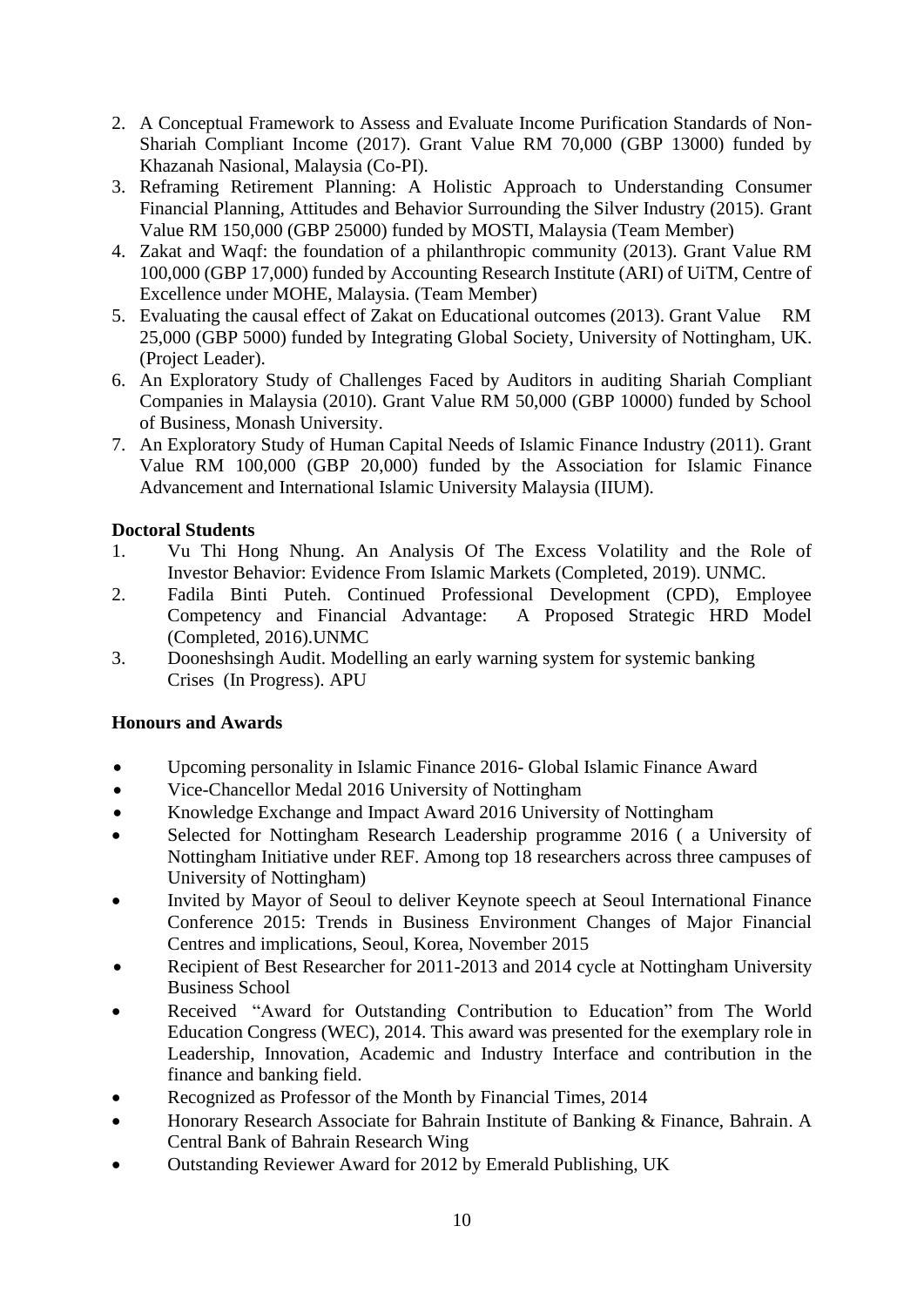- Recipient of VC Award for Excellence in Finance Teaching, 2009 and 2010 Monash University
- Recipient of VC Award for Excellence in Finance Research, 2008 Monash University

### **Academic Citizenship**

- 1. Invited as a Workshop Director to run a workshop on Fintech and Islamic Finance in the GCC by Gulf Research Centre, University of Cambridge, UK, 2018. <http://grm.grc.net/index.php?pgid=Njk=&wid=MTQx&yr=2018>
- 2. Appointed as an Accreditation panel Member of Finance Accreditation Agency, under the aegis of Bank Negara Malaysia.
- 3. Guest Editor for Special Issue on Islamic Economics and Finance under The World Economy Journal.
- 4. Guest Editor for Special Issue on Islamic Finance under Managerial Finance Journal (Emerald),.
- 5. Guest Editor for Special Issue on Islamic Economics and Finance under Economic Papers Journal.
- 6. Accreditation Panel member for Finance Accreditation Agency (FAA) Malaysia.
- 7. Keynote speech at 2nd International Symposium on Technology Management and Emerging Technologies 2015 (ISTMET2015- IEEE event), August 2015
- 8. Editorial Advisory Board Member of [Journal of Asia Business Studies](http://www.emeraldgrouppublishing.com/products/journals/editorial_team.htm?id=jabs)
- 9. Editorial Advisory Board Member of [International Journal of Islamic and Middle](http://www.emeraldgrouppublishing.com/products/journals/editorial_team.htm?id=imefm)  [Eastern Finance and Management](http://www.emeraldgrouppublishing.com/products/journals/editorial_team.htm?id=imefm)
- 10. Member Malaysian Finance Association
- 11. External Assessor for University Malaya, Banking and Finance, PhD Programme
- 12. External Examiner for Griffith University, Australia, PhD Programme
- 13. External Examiner for Newcastle University, Australia, PhD Programme
- 14. External Examiner for Asia Pacific University, Banking & Finance UG Programme
- 15. External Examiner for Multimedia University, Malaysia PhD Programme
- 16. External Examiner for Monash University PhD Programme
- 17. External Examiner for INCEIF PhD Programme
- 18. External Examiner for UPM PhD Programme
- 19. External Examiner for Indian Institute of Technology Management School PhD Programme
- 20. External Supervisor for Victoria University, Australia DBA Programme (Islamic Finance Domain)
- 21. Reviewer for World Marketing Congress 2013 **(Financial services stream)**
- 22. Book reviewer for **Palgrave Macmillan (finance/Islamic finance stream)**
- 23. Book reviewer for **Springer (finance stream)**
- 24. Reviewer Journal of Banking and Finance **(Elsevier)**
- 25. Reviewer Pacific-Basin Finance Journal **(Elsevier)**
- 26. Reviewer Review of Financial Economics **(Elsevier)**
- 27. Reviewer Journal of Multinational Financial Management **(Elsevier)**
- 28. Reviewer Asia-Pacific Financial Markets **(Springer)**
- 29. Reviewer Journal of Business Economics and Management **(Taylor & Francis)**
- 30. Reviewer The Journal of International Trade & Economic Development **(Taylor & Francis)**
- 31. Reviewer Business Ethics: A European Review **(Wiley)**
- 32. Reviewer Journal of Derivatives and Hedge Fund **(Palgrave Macmillan)**